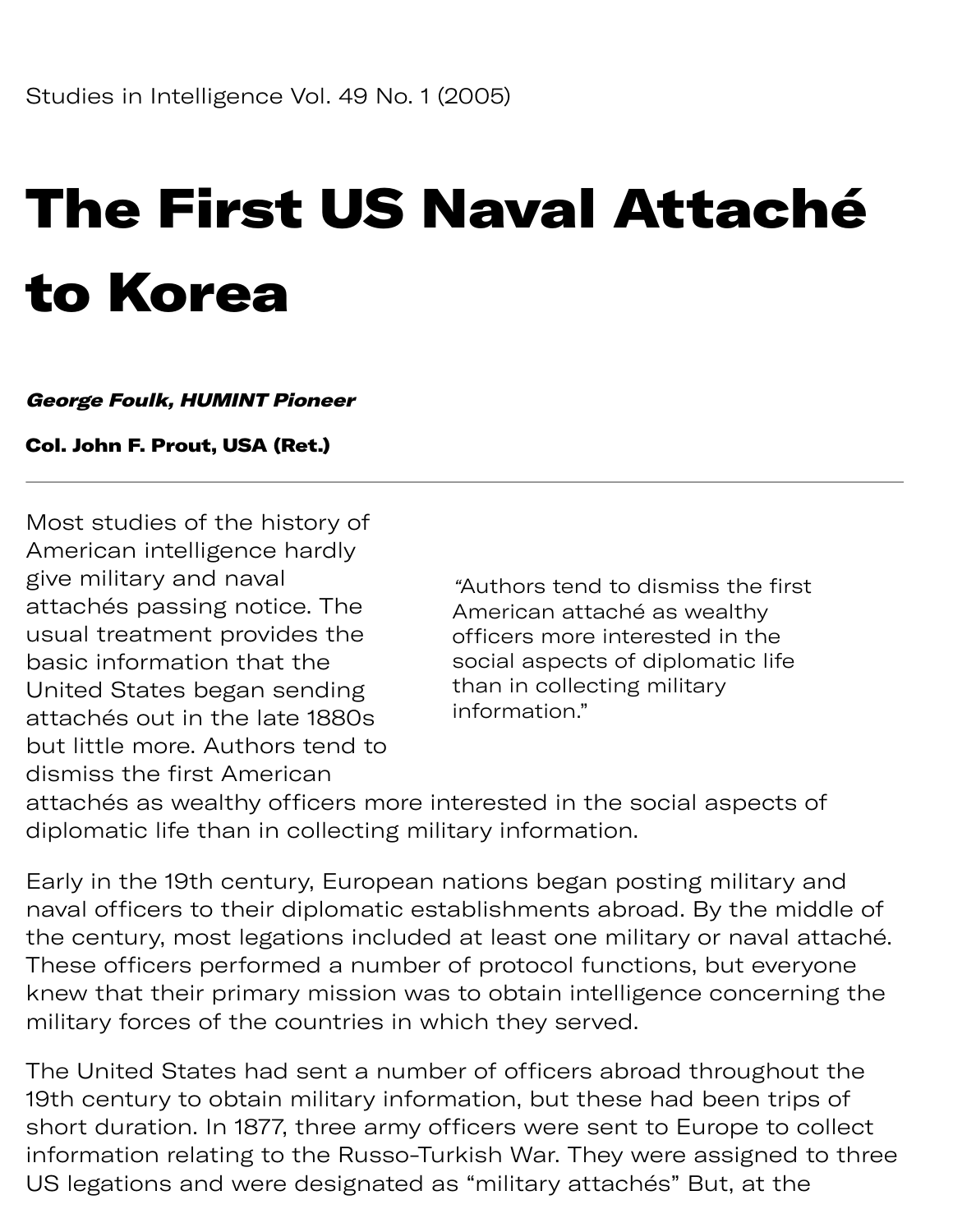g sig y a conclusion of the war, less than two years after their assignment, all three returned to the United States. Three years later, the US Navy established a naval attaché position in London. The experiences of these officers do not foreshadow the unique experiences in 1883 of the first naval attaché to Korea, who had the distinction not only of being the first military representative to serve in Korea but also of being one of the first American diplomats there.

## Establishing Relations

American relations with Korea got off to a rocky start. Following the opening of Japan by Admiral Perry in 1855, American commerce sought to open more markets in Asia. The Civil War forced a hiatus in new diplomatic overtures; as soon as it ended, however, the efforts were renewed. Korea resisted these efforts. Several American attempts to establish trade relations with Korea had failed. One had resulted in a brief military campaign that left five Korean forts destroyed and more than 350 Koreans dead but failed to yield even a treaty for the humane treatment of shipwrecked American sailors.

Finally, in 1882, a naval officer, Commodore William Shufeldt, successfully negotiated a comprehensive bilateral treaty with the "Hermit Kingdom" The treaty initiated trade relations and called for an exchange of legations. Korea sent a special delegation to the United States to deliver a signed copy of the treaty to the American government. This delegation also desired to observe American life. At the request of the State Department, the navy provided two junior officers who would act as escorts for the delegation's visit to Washington, New York, and Boston. One was Ensign George Foulk.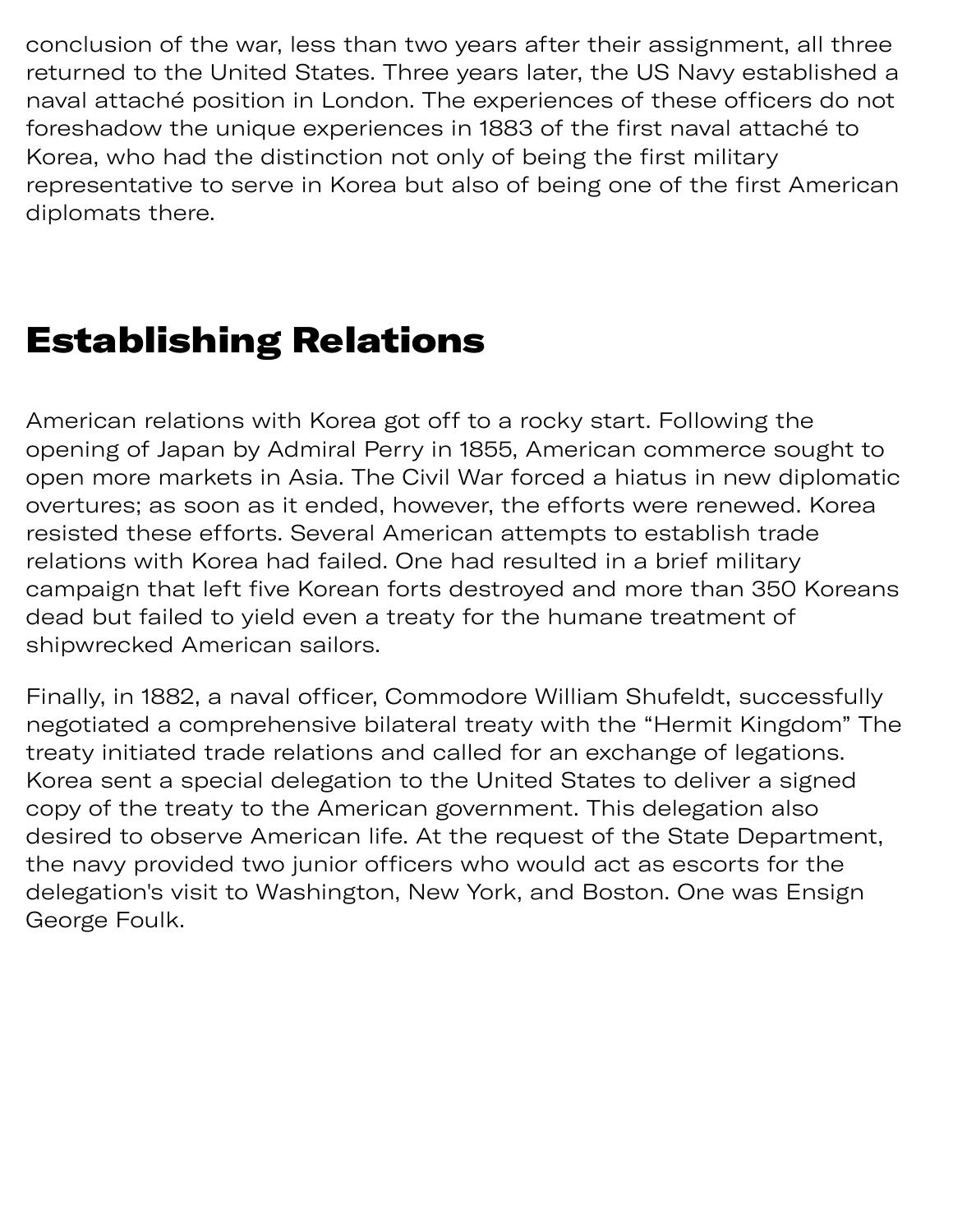

George Foulk as a midshipman at the US Naval Academy.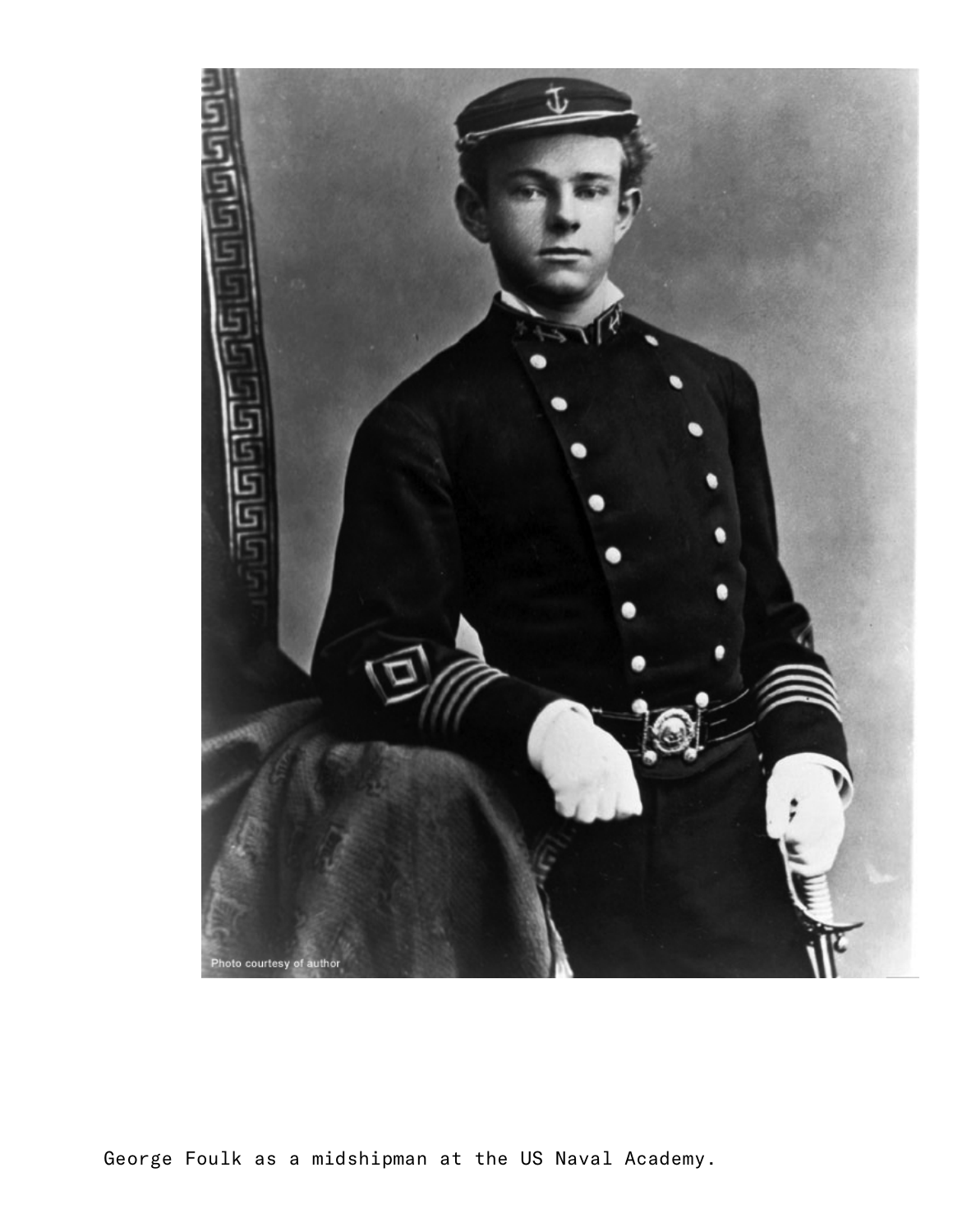Foulk had begun his naval career at the US Naval Academy, where he graduated third in his class in 1876. Following graduation, he traveled to Japan, where he joined the US Asiatic Squadron. He served six years in Asia, where he apparently taught himself Japanese and some Chinese.[1]

Foulk used his knowledge of the region to full advantage with the Korean delegation. His age also helped him as the delegation was composed of Korean nobles who were about as young as he was. Foulk and his charges remained together for three months visiting military, political, cultural, and agricultural sites.

At the end of the visit, President Chester Arthur authorized three of the diplomats to sail back to Korea in a newly refitted American warship that was preparing for service in the Pacific. The president also designated Foulk as escort officer for the Korean delegation during the voyage. Before the ship sailed in December 1883, the president expanded Foulk's duties and appointed him as naval attaché to Korea.

# A Challenging Assignment

Foulk was only the third US naval attaché. What made his position unique, however, was the fact that Korea had no naval forces of any kind. Clearly, he was not expected to provide information on Korean naval activities. Instead, he was directed to explore the Korean peninsula, to provide encyclopedic information on a country about which nothing was known, to advise the Korean court on naval and military matters, and to report on possible commercial opportunities. He was to report through the US minister in Seoul to the secretary of navy and to the newly established Office of Naval Intelligence.

Foulk and the three Korean diplomats lived together in close quarters for five months while the ship sailed through European waters and Suez to Asia. The young naval officer used this opportunity to enhance personal relationships with the Korean officials and to learn their language. By the time the ship arrived in the harbor of Chemul'po (the modern city of Inchon), Foulk had developed a considerable capability to converse in Korean, and he had also developed a deep understanding of the political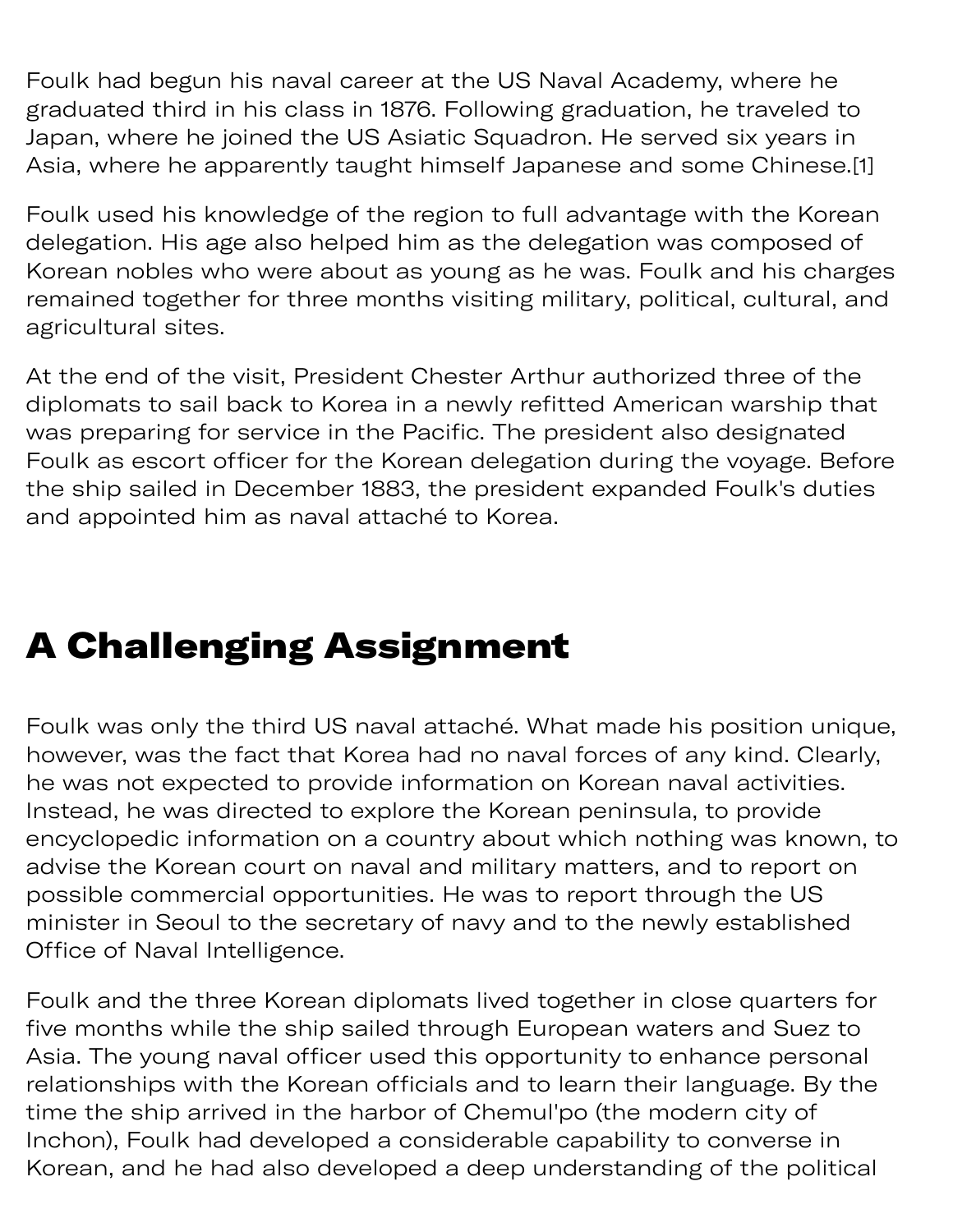intrigues of the Korean court.

When Foulk arrived at the US legation, US Minister Lucius Foote was the only other official American in Seoul. The Department of State had only authorized a position for a minister plenipotentiary/envoy extraordinaire. The legation was allowed only one other employee, a locally hired translator.

Within the Korean court, Foulk found two powerful factions, one influenced by China, the other by Japan. Both nations maintained large diplomatic establishments in Seoul that included contingents of soldiers. The Japanese viewed Korea's increased contact with the outside world as a way to increase their influence. Korea could look to Japan's decades of trade with the West and gain useful experience. The Chinese, on the other hand, sought to keep Korea dependent on China. Both Korean factions viewed the treaty with the United States as serving their needs.

Foulk sought to stay in touch with the Koreans he had met in the United States, but he also began developing new contacts within the Korean government. By September 1884, his list of contacts was well-established.

In September, he left Seoul for a lengthy exploration of the countryside. His contacts in the government had obtained permission for him to visit military sites outside the city. Leaving Seoul by sedan chair, he traveled more than 200 miles carried on the shoulders of Korean coolies. He observed the military facilities and fortifications that were built to protect the capital and even gained insight into the strategy that the Koreans would use in the event of invasion. But he also obtained information on varied aspects of life in Korea in the 1880s.

As the first occidental visitor to many of these areas, he caused a stir wherever he went. On one occasion, he described not being able to sleep because a parade of Koreans walked past his bed in hope of catching a glimpse of the strange-looking foreigner. Despite his aggravation at being the center of attention almost everywhere he went, Foulk managed to engage in conversation Koreans from all walks of life. When he returned to Seoul, he wrote a lengthy report describing the geography, the roads, the military situation, the social customs, and the commercial procedures of the people inhabiting the interior of the peninsula. He also observed that he had detected a sense of dissatisfaction among the common people with constant Chinese meddling in Korean affairs.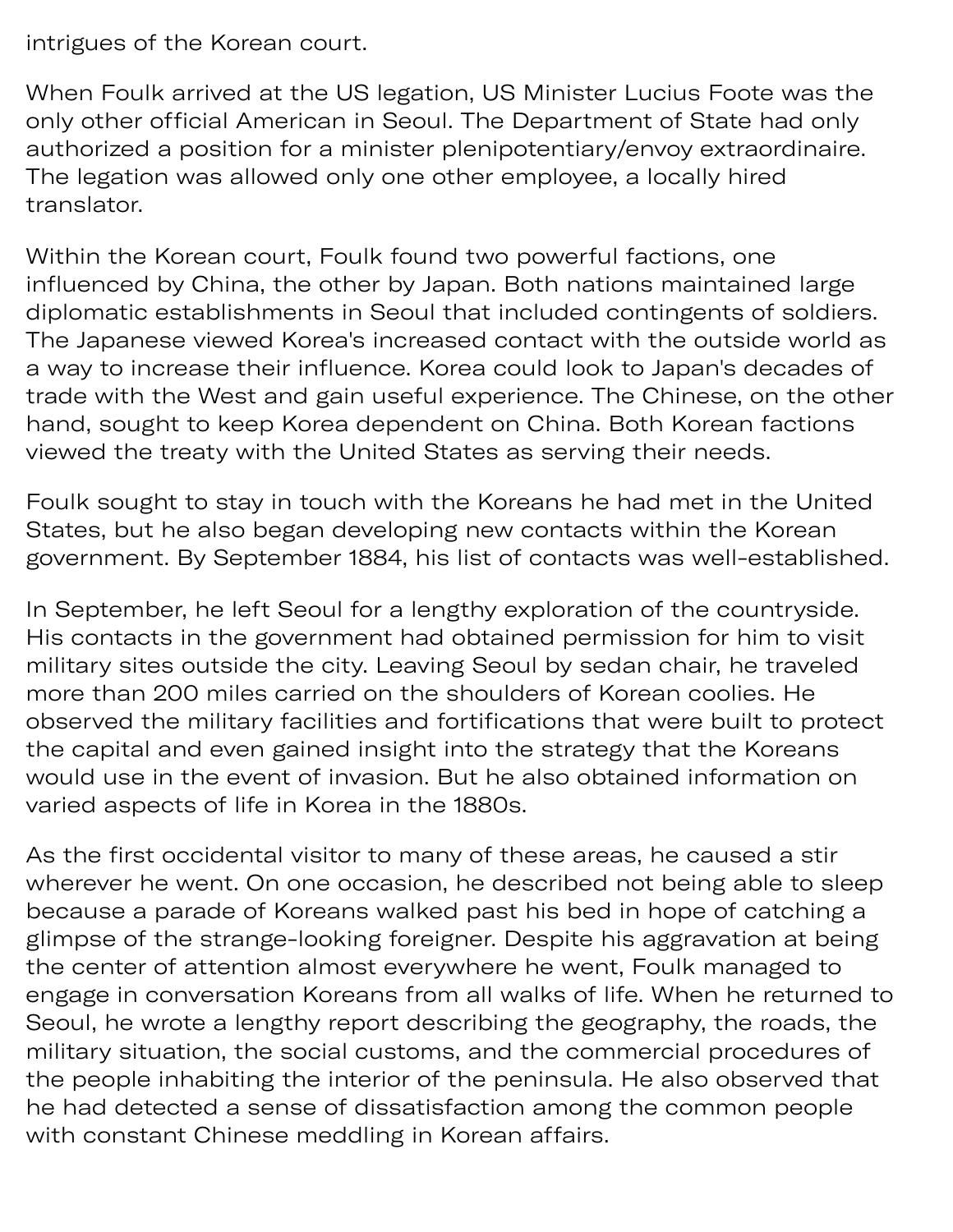# Political Unrest

In December 1884, Foulk again left Seoul on a long trip that would have taken him across the peninsula to the east and then back to Seoul along the coast. While he was out of the city, plotters attempted to unseat the royal family in a coup. The conspirators struck their first blow at an official dinner attended by the international community, including Minister Foote and his wife. While the guests were distracted by commotion out in the street, one of Foulk's contacts and a member of the royal family, Min Yong Ik, was struck down and nearly killed. Riots, mob violence, and chaos continued for several days in the Korean capital. A marauding mob even ransacked Foulk's home.

In the face of this unrest, Foote moved to protect American citizens and property. He ordered all Americans to leave Seoul and travel to the larger foreign enclave at Chemul'po, and he requested the navy to send a ship in case an evacuation became necessary. He also requested a contingent of Marines to guard and protect the legation property in Seoul. Next, Foote asked Korean authorities to send soldiers out of the city to locate Ensign Foulk and bring him safely back to the city. The royal guard found Foulk unharmed several miles outside of Seoul and escorted him back. His home looted, Foulke discovered that the uprising had left him with little more than the clothes on his back.

Foote's official dispatch back to the State Department provided details of the incidents of December. He noted that through the efforts of his wife, several hundred Japanese were given shelter on the grounds of the US legation. He described the brutal deaths of suspected conspirators, including one case in which three men were publicly dismembered and left to rot in the streets for days. While Foote's report painted a gruesome picture of the events, he offered no insight into the causes of the coup. For this, he relied on an appended report from the naval attaché.

Soon after returning to the city, Foulk had prepared a comprehensive commentary on the political situation in Korea. In it, he described the role of the royal family, indentified powerful groups and the principal figures in the Korean court, and explained their political leanings.

Foulk noted that the Min family held power in Korea, but that it was firmly wedded to the policies of the Chinese. The coup had been staged to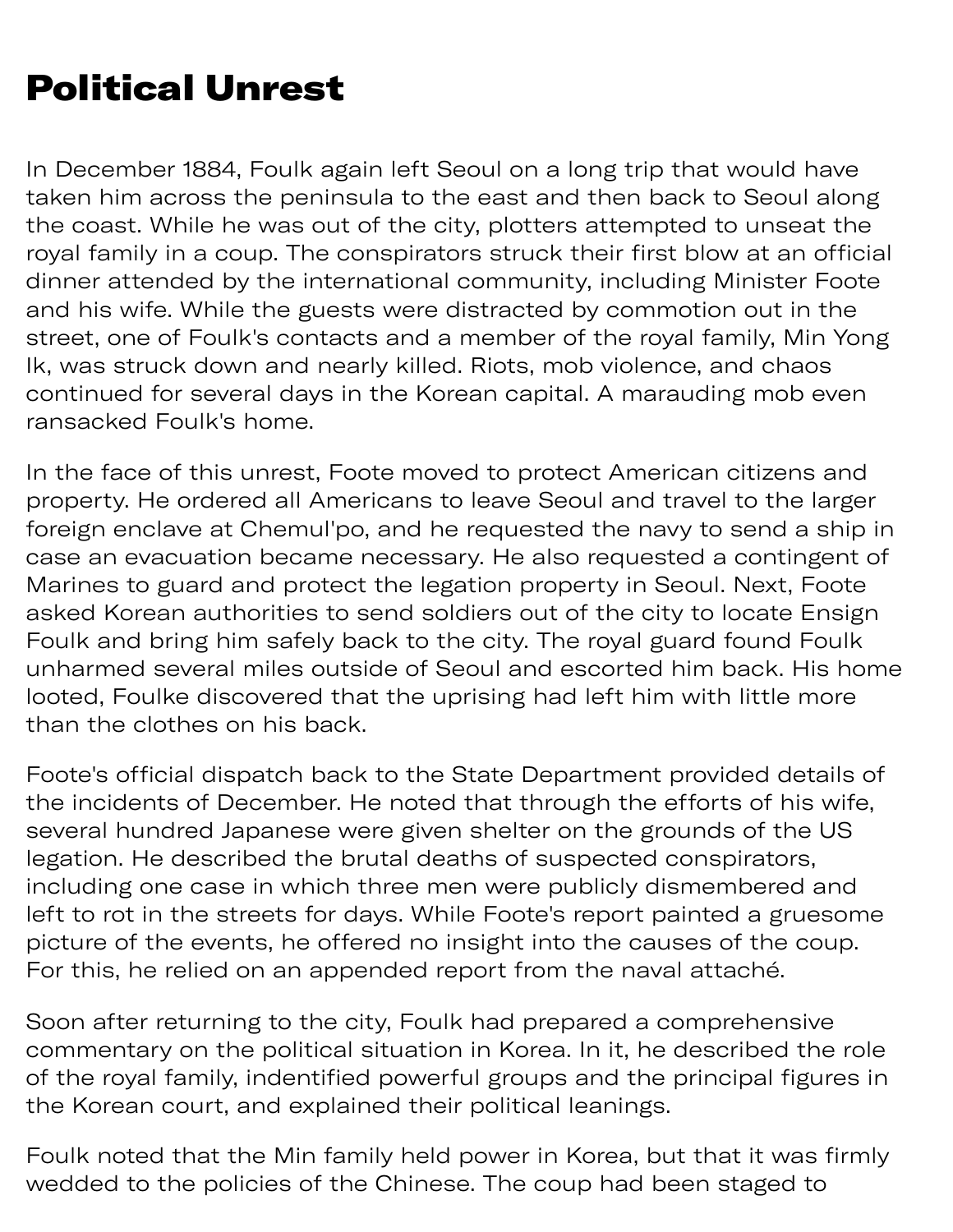e p up ha gant de la partie de la partie de la partie de la partie de la partie de la partie de la partie de l eliminate the Min and break the power of the Chinese. The failure of the coup would move the royal family more into the camp of the Chinese and would expand the power of the Chinese minister in Korea, Yuan Shi-kai, whom Foulk described as a powerful and dangerous figure. Foulk's report was viewed as so important that the Department of State decided to include the text in its annual official publication of key diplomatic traffic, Papers Relating to the Foreign Relations of the United States for the year 1885. This decision would later prove embarrassing for the United States and for the young officer.

#### Foulk in Charge

Soon after the uprising, Minister Foote abruptly left Korea on a leave of absence. Earlier in the year, Congress had decided to downgrade the position in Seoul from minister plenipotentiary to minister resident. Financially, this would have meant nothing to Foote, as he would have continued at his old salary, but he used this issue as grounds for his resignation. The State Department was unprepared for his announcement. As a matter of fact, the department was unaware that he had departed Korea until well after he was gone. Though Foote cited protocol and political reasons for his resignation, Foulk described his motives less charitably in a private letter to relatives. He maintained that the minister was fearful for his well-being after the coup attempt and the bloody reprisals that followed. Whatever the reasons, Foote left, and, as he marched out the door, he appointed Foulk as the chargé d'affaires ad interim. So Foulk, the destitute navy ensign, became the official representative of the United States in Seoul.

The day after Christmas 1884, Foulk presented himself to the Korean Foreign Ministry. He reported that he was welcomed there, but he also revealed that rumors abounded concerning the hasty departure of the American minister. Some Koreans whispered in court that Foote had departed suddenly because he had engineered the coup or had at least supported it. Foulk worked diligently in his first days to dispel these rumors.

The young officer found himself in a difficult position. He had no training as an attaché or as a foreign service officer. Yet, despite no money, no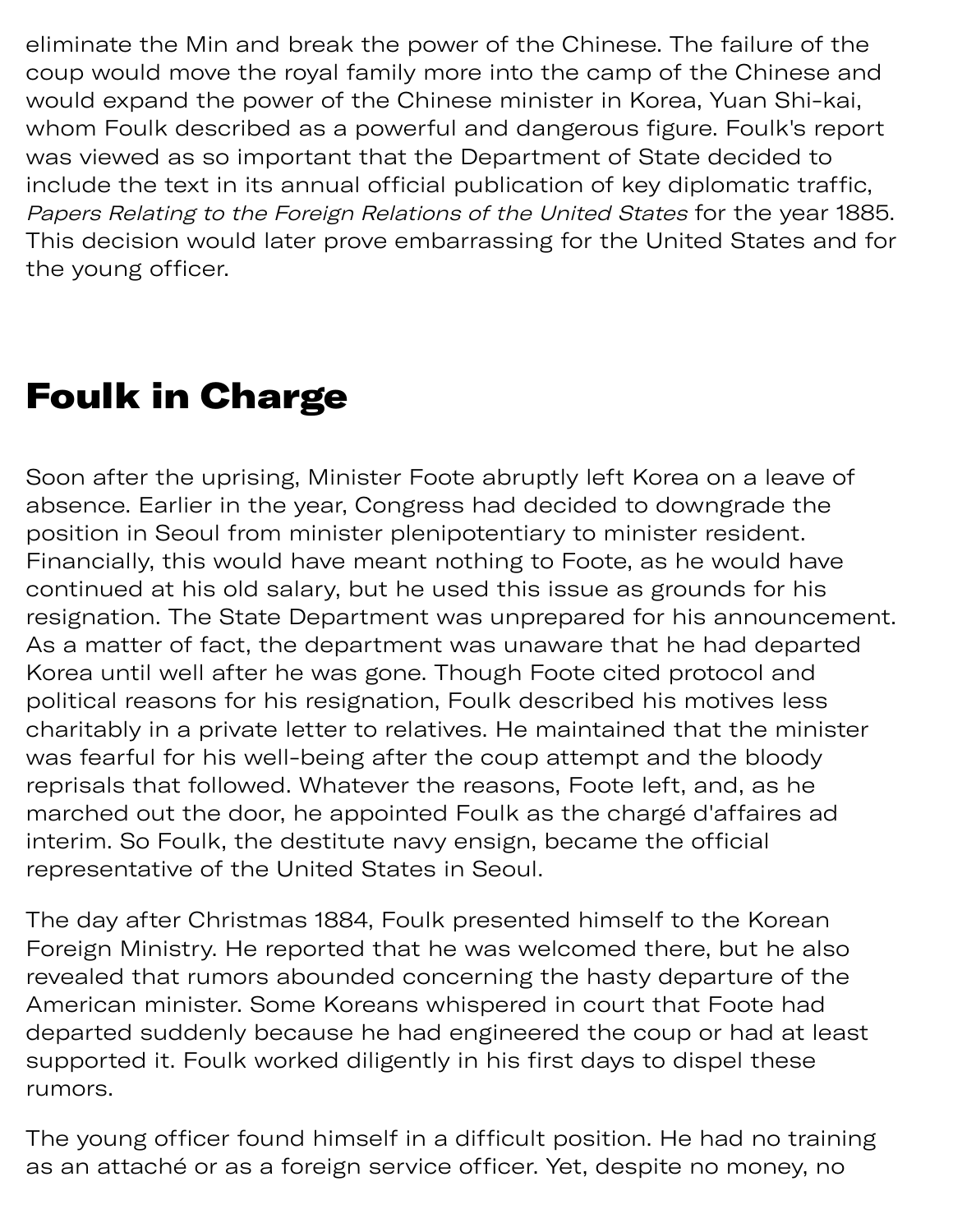possessions, and no diplomatic skills, he was thrust into the intrigues of the Korean court. He determined to make the best of his situation.

Foulk soon discovered that his new position, coupled with his skill in the language, increased his access to valuable information. Many high-ranking Korean officials were inclined to meet with him both officially and privately. In a short time, Foulk increased the number of Korean officials whom he could call confidants. On occasion, even the king of Korea was one of his contacts.

As Foulk continued to develop his sources of information, his intelligence reporting improved. He was able to report not only what Korea's plans were in relation to the United States but also toward other nations. During Foulk's tenure, other Western nations negotiated treaties with Korea. Foulk's contacts provided him copies of the treaties before they went into effect.

#### Financial Problems

To perform his diplomatic duties, the young naval officer realized that he would need money. Minister Foote had taken the legation's funds with him in 1884, leaving Foulk with no official monies to operate the legation. The young ensign had no independent means, and any personal funds he might have had disappeared in the looting of his home in December 1884. He recognized the need for a constant flow of cash if he were to continue the effort of maintaining an image of a strong America in Korean eyes.

As a first step toward improving his financial situation, Foulk petitioned for a diplomatic supplement to his navy salary. It was customary for a chargé to receive a supplement while he acted as the chief of a legation. But Foulk presented a unique case since he was not part of the State Department. The department researched the question and eventually agreed Foulk was entitled to the supplement. But bureaucratic confusion kept him from ever drawing this pay.

Beyond personal remuneration, he also sought authorization to expend legation funds. The department eventually allowed him to use these funds; however, by the time he had bundled up his bills, and shipped them to Washington in mid-1885, the congressional appropriation had expired.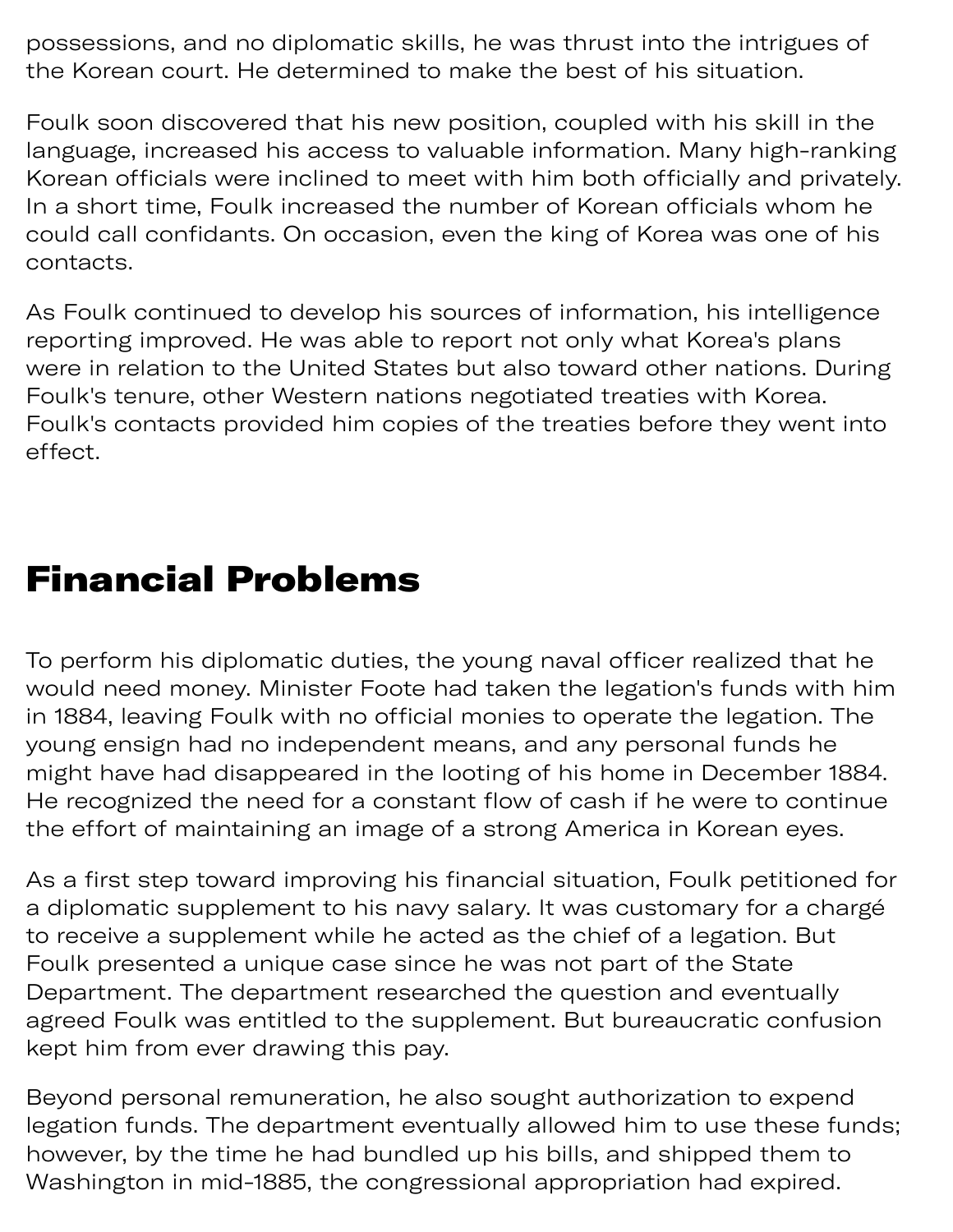Payment was deferred until the new session of Congress in the fall of 1885.

Faced with little support from the government, Foulk developed his own ways of financing his activities. He bought stamps from the Korean post office and sent them home to relatives, who sold them to philatelists in New York and sent him the money. On occasion, he bought pearls, sold them at home, and used the profits to fund the legation.

#### Requesting Reassignment

Foulk labored for more than a year as chargé. The shortage of funds hampered his efforts to move effectively on the diplomatic circuit but not his ability to gain the confidence of the Koreans. The Korean king was so taken with Foulk's professionalism that he offered him a position in his cabinet as special military adviser, a paying position that Foulk refused.

Foulk continued to provide encyclopedic information on Korea through his trips to the interior. His lengthy reports and maps provided much of the early information that the United States had about Korea. In his diplomatic role, he continued to press the US government to follow through on some of the items it had promised, including the sale of arms and the provision of advisers, teachers, and domesticated animals.

Throughout this time, Foulk asked the Department of State to relieve him of duty as chargé. He begged to return to his job as naval attaché. He complained that the pressures of his position coupled with his lack of adequate clothing and such were seriously impairing his health. In one particularly petulant dispatch, Foulk accused the Department of State of not even seeking a new minister. In the responding letter, Foulk learned that a new US minister was en route.

Foulk immediately prepared for a leave of absence, which would commence as soon as the new minister arrived. His elation was shortlived, however, as the new minister was an alcoholic. Less than two weeks into Foulk's leave, the Department of State tracked him down in Japan and ordered him back to Korea as chargé. On returning to Seoul, Foulk found the American community in an uproar and the Chinese legation nearly ready to call for an invasion.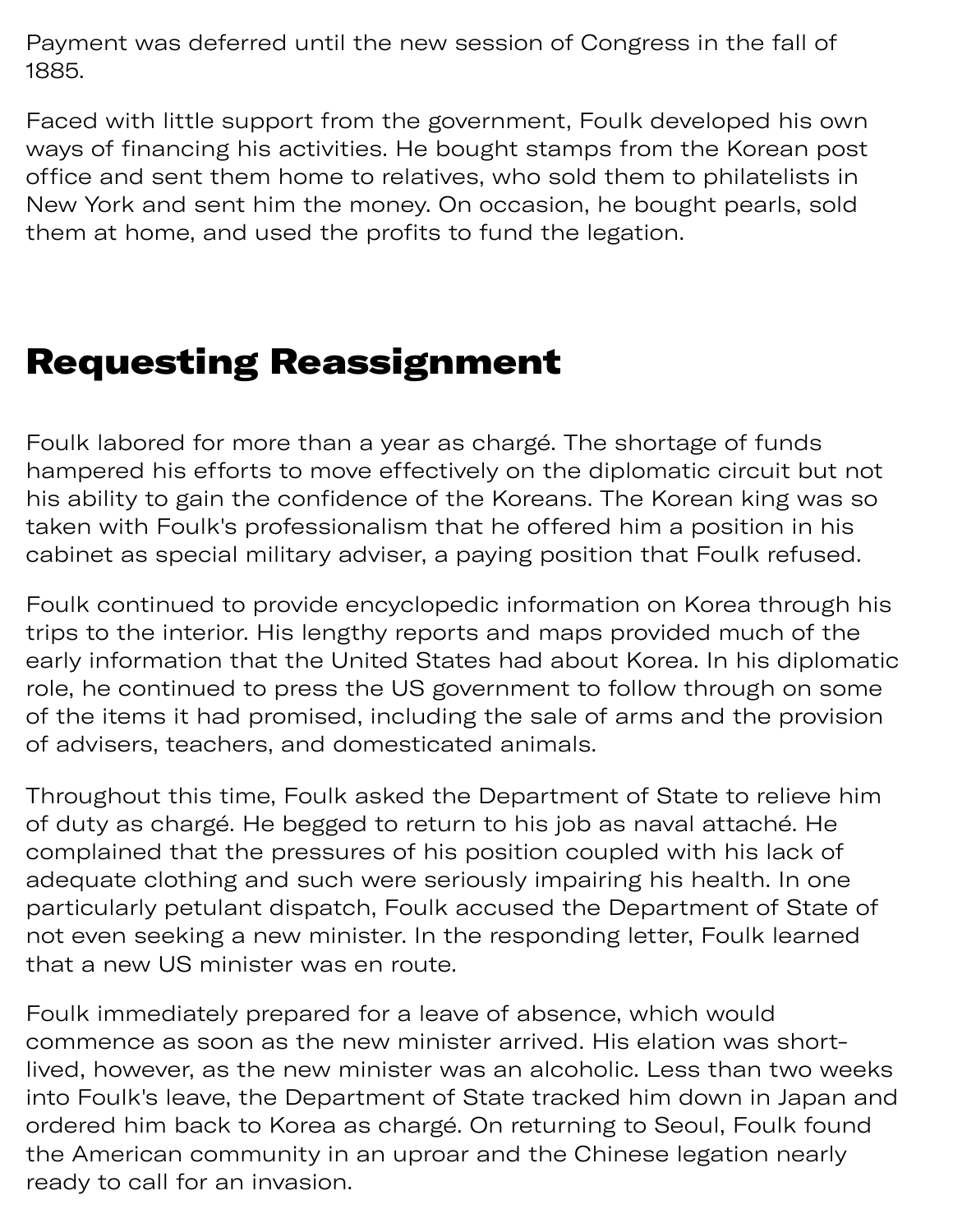# Tensions and Threats

While Foulk was away, the British consul had mistranslated a newspaper article. The article stated that a Russian ship was in Korean waters; the consul translated it as a Russian fleet. The British consul asked the Chinese minister what information he had regarding the Russian fleet's presence. The Chinese minister, assuming the British had some secret information about the presence of a Russian fleet, flew into a rage. He believed the Koreans had entered into a secret treaty with the Russians and threatened to have 70,000 Chinese soldiers brought to Seoul.

The specter of hostilities caused panic in the American community in Seoul. When the Americans went to their legation, they found the minister drunk and incoherent. The Americans drafted messages, asking for navy ships and US troops, and the intoxicated minister signed them all.

On his return to Seoul, Foulk immediately sized up the situation and began efforts to ease tensions among the international representatives there. He provided the correct translation to the British, had the Koreans reassure the Chinese that there was no secret treaty, and told the Chinese that the single Russian ship was not a threat.

For most of the next year, until the arrival of US Minister Hugh Dinsmore, Foulk remained as chargé and naval attaché in Seoul. He continued to improve Korean-American relations and to enhance his position as a trusted adviser to the Korean court. The Chinese closely ovserved his increasing influence.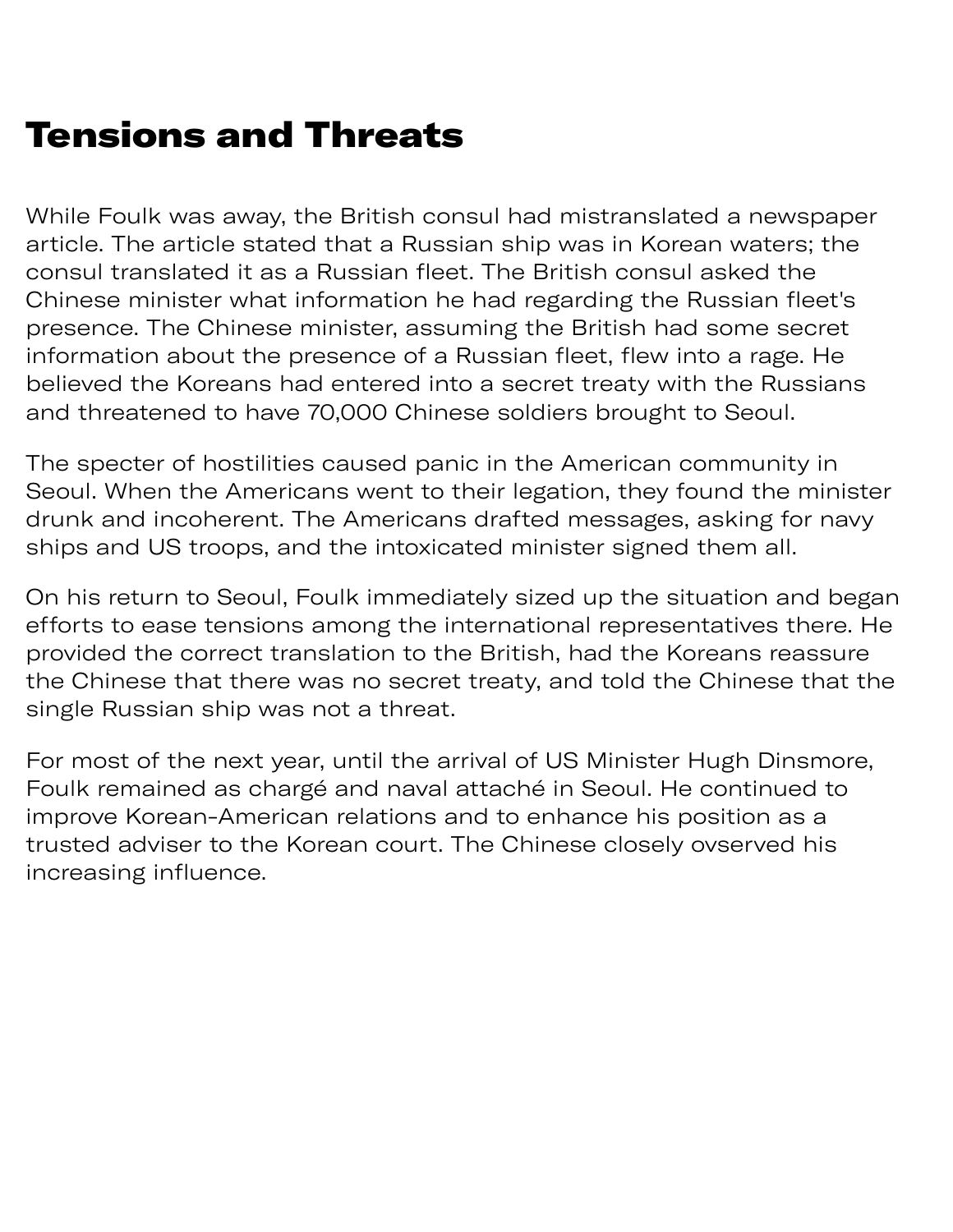

One of Foulk's maps. Map courtesy of author.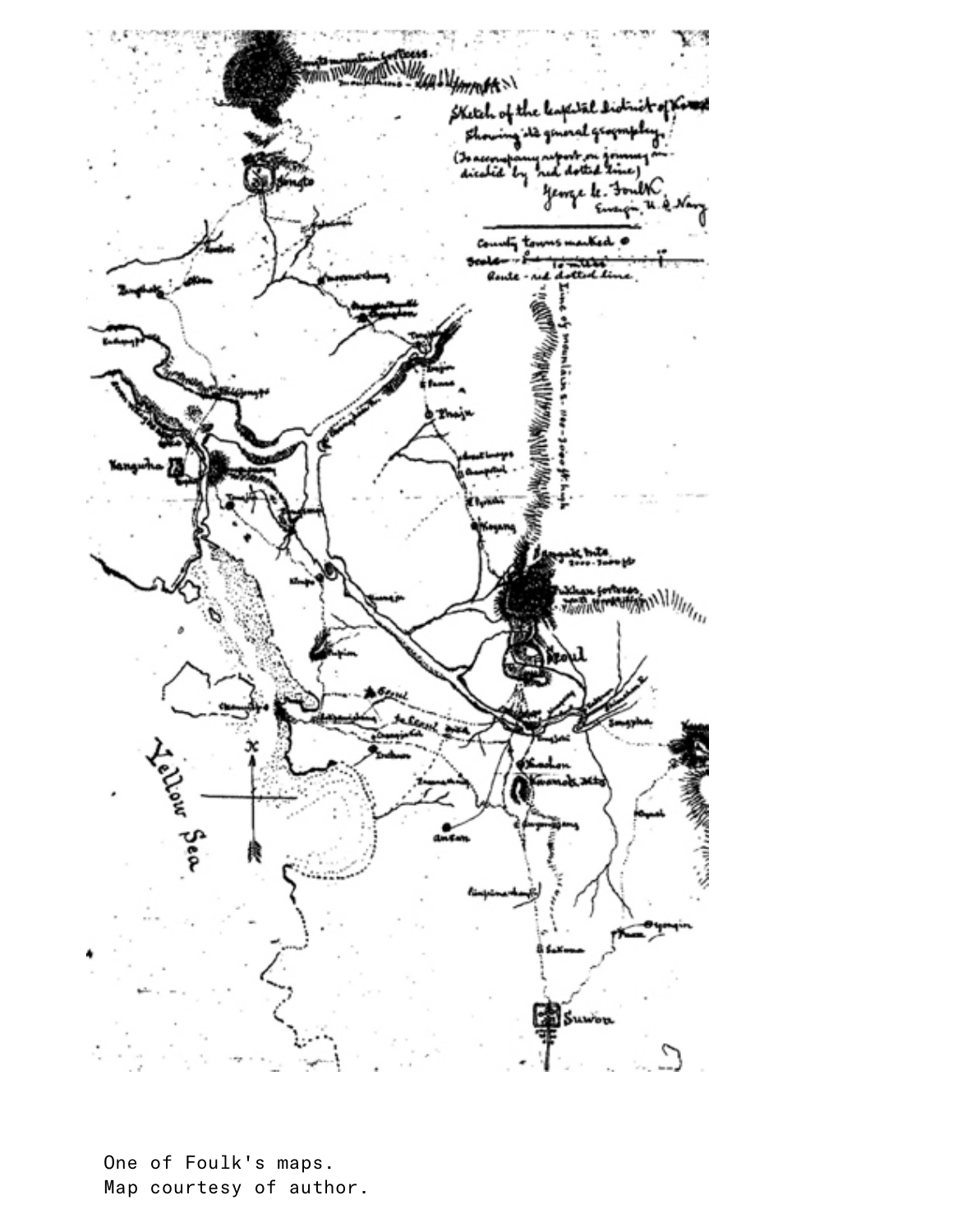In early 1887, the Chinese minister in Washington delivered a diplomatic note from Foreign Minister Viceroy Li Hung-chang to the secretary of state alleging that Foulk had plotted with anti-Chinese forces in Korea to launch another coup. The Chinese even suggested that Foulk's life was in danger. Dinsmore, responded that the allegation was preposterous. The Department of State politely ignored the Chinese, but they continued to plot to have Foulk removed.

In 1887, an article attributed to Foulk appeared in a newspaper in Shanghai. According to the official Chinese protest to Minster Dinsmore, the article was insulting to the Chinese and to certain Korean officials. Dinsmore denied that Foulk had written anything for a Shanghai newspaper. As the controversy continued, Dinsmore learned that the Shanghai article was actually an excerpt from Foulk's 1885 report on the coup attempt that had been published in Papers Relating to the Foreign Relations of the United States.

Dinsmore defended his naval attaché. He argued that if the report caused problems, then the problems were with the United States, which had published the report. All seemed calm for a week or two.

Soon, however, the Korean foreign minister, who was under the thumb of the Chinese, presented Dinsmore with a formal request for Foulk's recall. Outraged, Dinsmore urged the State Department to ignore the request. He added that the Korean king had contacted him privately and stated that he did not want Foulk to leave. The State Department, not wanting to cause a diplomatic incident over the ensign and observing that Foulk had served in Korea for three years, directed the navy to recall him to the Asiatic Squadron.

Dinsmore protested. He wrote of the terrible loss to his diplomatic efforts Foulk's departure would cause. Dinsmore emphasized that Foulk's command of the language was second to none and his ability to read the nuances of Korean expression were extraordinary. He also noted that Foulk's contacts in the Korean court were invaluable in assessing reactions to American policy. But all these protests fell on deaf ears. In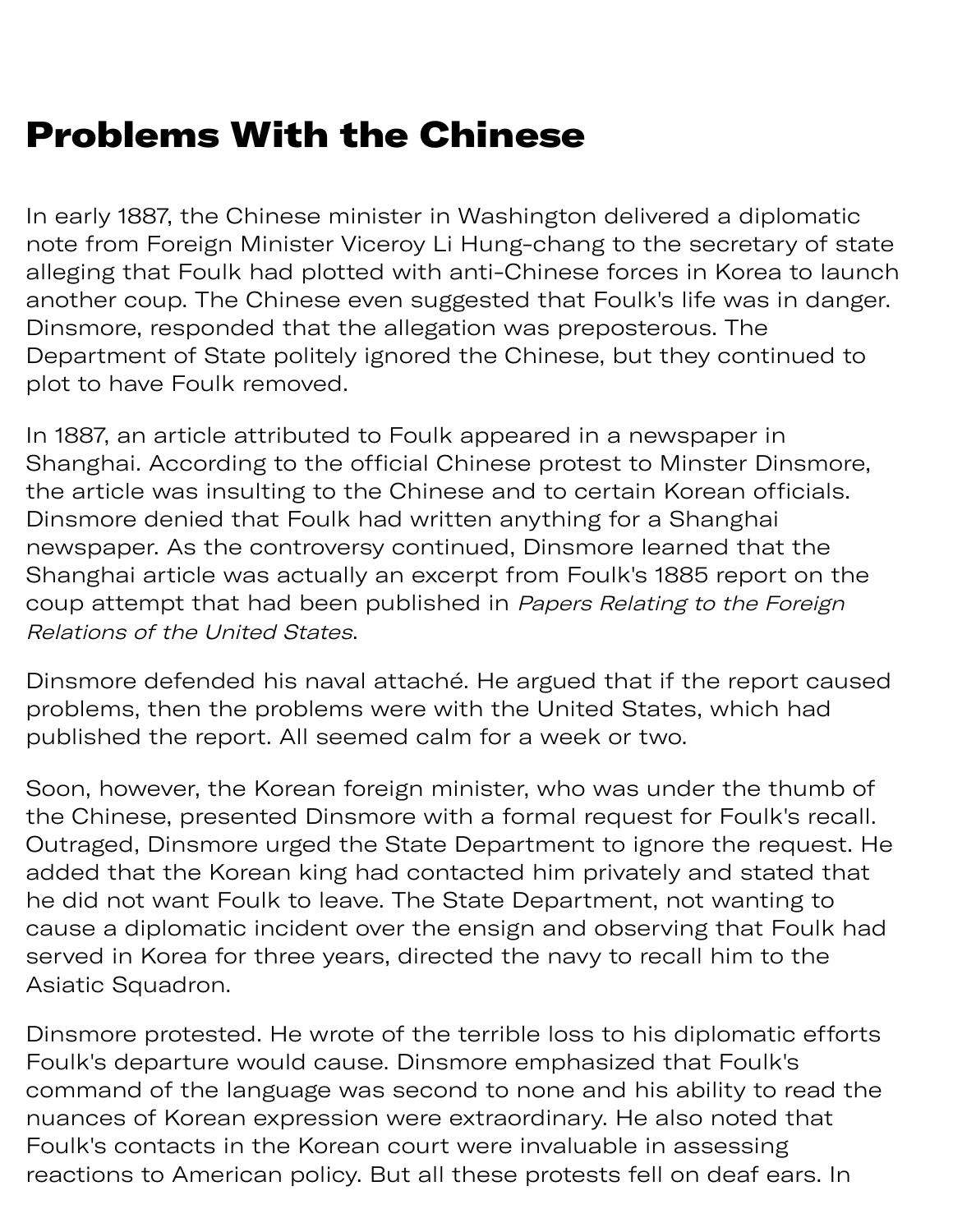## Heavy Toll

In the time he had spent in Seoul, Foulk had developed his own methods of intelligence collection. He used the traditional method of an attaché, observation, to obtain information that had never before been reported. But he also employed his natural abilities and his facility in the Korean language to obtain and report information that would not have been available otherwise. He also had the unique distinction of serving as a diplomat.

n p y e pr

But Foulk's service took its toll. He was never paid as a chargé and never recouped the losses from the sacking of his home in 1884. On top of that, the navy did not promote Foulk while he was detailed to the diplomatic service. He was promoted after he returned to the fleet, but the navy refused to backdate the promotion. Finally, Foulk's health suffered from the hard years in Seoul.

Soon after returning to the Asiatic fleet, Foulk resigned his commission. He married a Japanese woman and took a position with an import-export firm in Japan. Subsequently, he quit that position to teach mathematics in a high school in Kobe, Japan. On 2 August 1893, he left home for a short hike in the mountains. He never returned. Searchers found his body three days later. George Foulk was dead at the age of 37.

## Role Model

Foulk was typical of the early military intelligence officer. He had no training and little guidance in his intelligence duties. He had to develop his rules on the job. But Foulk's efforts illustrate the desired characteristics of military attachés even in today's world.

Foulk developed a keen understanding of the culture of the country in which he served. The genuine interest he showed in the affairs of Korea